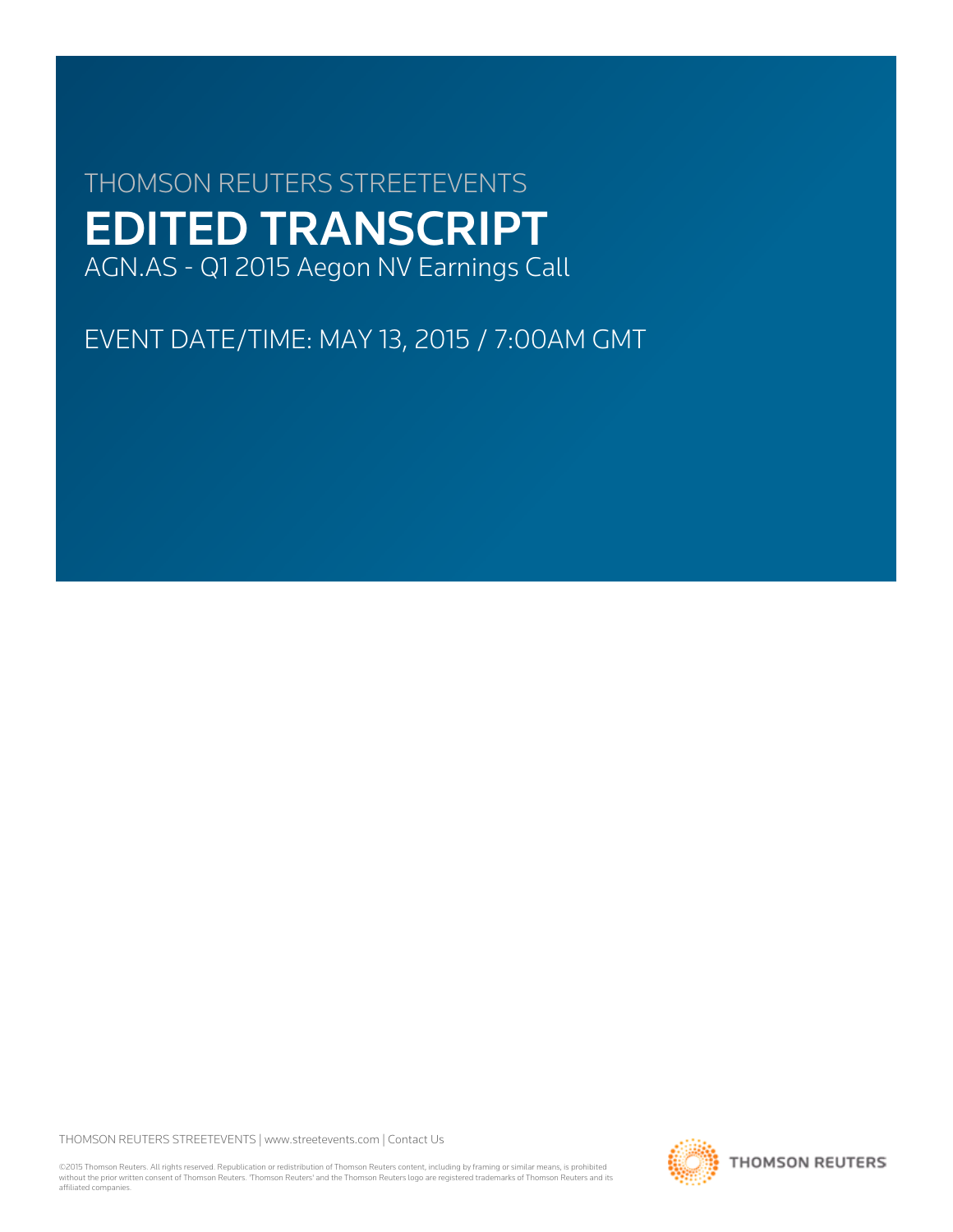# **CORPORATE PARTICIPANTS**

**[Willem van den Berg](#page-1-0)** Aegon NV - Head of IR **[Alex Wynaendts](#page-1-1)** Aegon NV - Chairman and CEO **[Darryl Button](#page-3-0)** Aegon NV - CFO

# **CONFERENCE CALL PARTICIPANTS**

**[David Andrich](#page-3-1)** Morgan Stanley - Analyst **[Farooq Hanif](#page-4-0)** Citigroup - Analyst **[Farquhar Murray](#page-5-0)** Autonomous Research - Analyst **[Ashik Musaddi](#page-6-0)** JPMorgan - Analyst **[William Hawkins](#page-8-0)** KBW - Analyst **[William Elderkin](#page-10-0)** Goldman Sachs - Analyst **[Nick Holmes](#page-11-0)** Societe Generale - Analyst **[Gordon Aitken](#page-13-0)** RBC - Analyst **[Steven Haywood](#page-14-0)** HSBC - Analyst

# **PRESENTATION**

#### **Operator**

<span id="page-1-0"></span>Good day and welcome to the Aegon Q1 results conference call. Today's conference is being recorded. At this time I would like to turn the conference over to Willem van den Berg. Please go ahead sir.

# **Willem van den Berg** - Aegon NV - Head of IR

<span id="page-1-1"></span>Thank you. Good morning and thank you for joining this conference call on Aegon's first quarter 2015 results. As always we will focus on the key items to keep today's presentation short, leaving plenty of time to address your questions. We would appreciate it if you take a moment to review our disclaimer on forward-looking statements which is at the back of this presentation. Our CEO, Alex Wynaendts, will now provide an overview of this quarter's performance and will answer your questions, together with our CFO, Darryl Button. With that, I'll hand it over to Alex.

# **Alex Wynaendts** - Aegon NV - Chairman and CEO

Thank you Willem and good morning everyone. Again also thank you for joining us today. So our results this quarter were clearly mixed, with disappointing underlying earnings contrasting with very strong life sales and deposits. In this call we would like to provide you with some more color on the key drivers behind these results before addressing where we stand today on Solvency II.

As you can see on slide 3, the biggest item impacting our underlying earnings this quarter is adverse claims experience in our US business. The main element of this adverse experience is adverse mortality of \$63m. While we usually see seasonal effect on mortality in the first quarter, this time the seasonal effect was more severe, driven by both frequency and severity of claims. Over the last few years we've recaptured a number of reinsurance treaties on all the blocks of business and mortality results have therefore become more volatile, which became apparent this quarter.

At the same time in the US accident and health business we also saw adverse claims experience amounting to \$27m. This was a result of seasonality in our supplemental health business and higher long-term care claims.

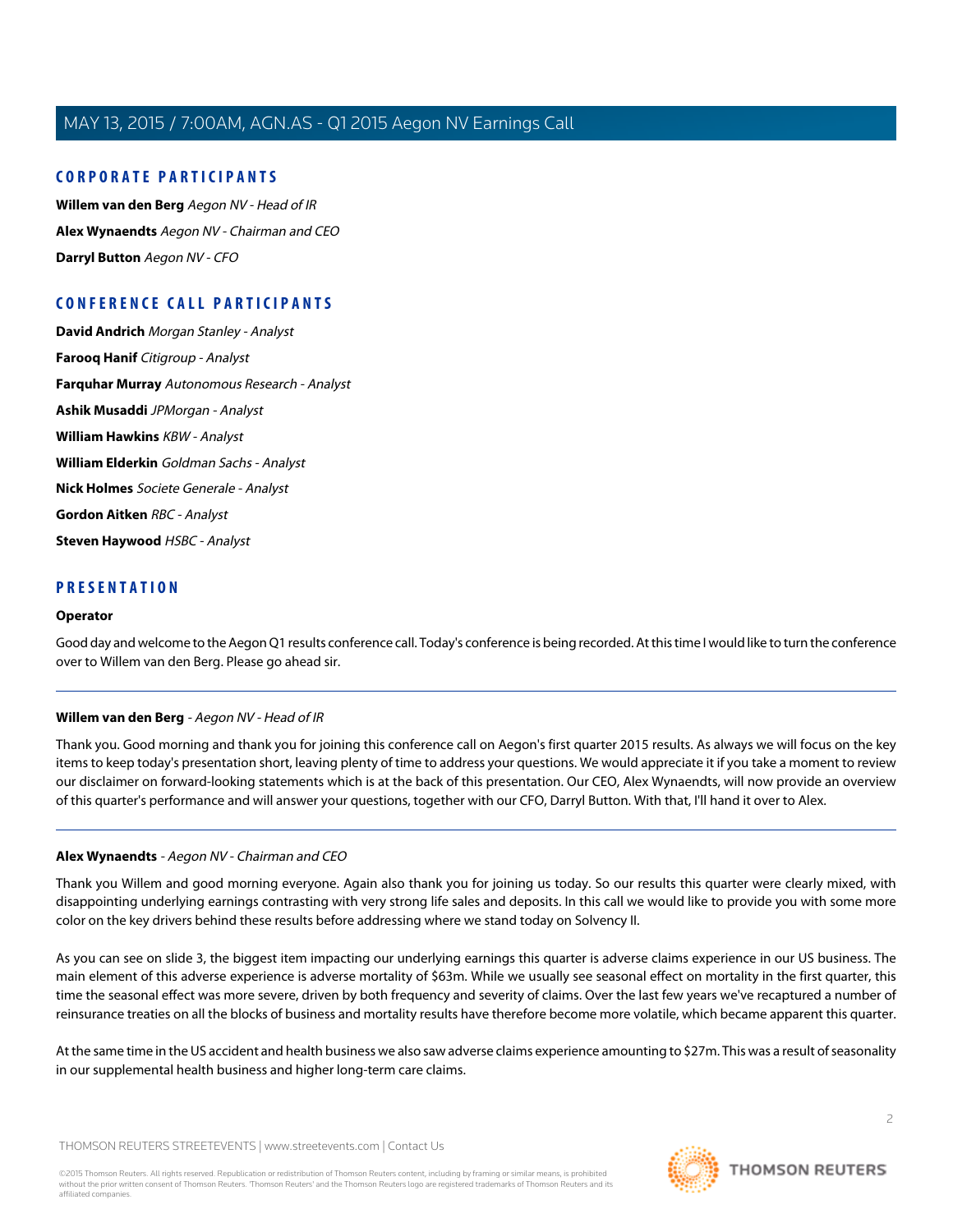Let me reiterate that we're clearly disappointed by these higher claims as they overshadow the very strong growth of our business, as we'll cover on the next two slides.

In the first quarter our sales grew by 32%. There were three main drivers for this growth. First, record deposits, both on a gross and net basis, which I'll come back to in a moment. Second, new life sales, which were especially strong in the US and in Asia. And third, higher accident and health sales supported by the US.

While it's clear from these numbers that the customers continue to value the products and services that we provide, these sales also contribute to the creation of long-term shareholder value. The value generated by new business this quarter was \$140m and although this number has come down from the previous quarter, we are pleased with this result considering the very low interest rate environment in which we operate.

Let me turn to slide 5 and share some more details on this quarter's record deposits. In the US the production of variable annuities continues to be strong. This, despite product changes to improve profitability in the low interest rate environment.

Our US retirement business is also performing very well, with deposits up 12% to over \$9b and with 80% of the quarter's growth coming from recurring deposits. This growth is the result of the success we've had in better connecting with plan participants. Through outreach programs and digital tools such as mobile apps and customized websites we've been able to help plan participants better understand their retirement needs, leading to higher recurring deposits.

If we now take a brief look beyond the Americas. In the Netherlands we saw deposits increase to EUR1b at our unique online retail bank, Knab. Aegon Asset Management had strong third party deposits, up 24%, driven by absolute return fund in the UK and Dutch mortgage fund. And our platform in the UK we've had GBP1b of inflows for the first time in any quarter, driven in part by the success of our customer upgrade program.

I would also like to highlight here that the new business strain as a percentage of sales further improved this quarter, clear evidence that we're executing on a strategy to become more capital efficient.

And on that note, let's move to capital management on slide 6. Our gross financial leverage ratio is now well within our target range of 26% to 30%, a result of the significant deleveraging we've implemented over the last three years. Being within our target range, together with excess capital holding of EUR1.4b, creates great financial flexibility. And furthermore, during the second quarter we will upstream an increased interim dividend of \$700m from our US business as US, with \$1.5b of excess capital, is now well over its buffer level as per our capital policy.

So turning to slide 7, let me now give you a short update on Solvency II. As you know, implementing this new capital framework is a significant undertaking for us and for the entire industry here in Europe. Many of our colleagues at Aegon across the various businesses are working very hard to ensure we are ready by January 1 2016. And as the implementation date approaches we're gaining greater insights on implementation process of Solvency II.

A number of key items do, however, remain uncertain and will need to be resolved over the course of this year. In particular, we will be submitting our internal models for regulatory approval for our Dutch and UK businesses and we will do this before the end of the second quarter. And for US business we assume equivalence while the conversion of the life insurance company's RBC ratio is still under discussion with our Dutch regulator.

Taking into account not only these uncertainties but also the progress we've made so far, I can today reaffirm that we expect our Group Solvency II ratio to be within the range of 150% to 200%.

One last point on Solvency II that I'd like to make here is that there has been significant attention on where Group ratios in the industry will land. Our view however is that the local ratios will be more important because it's these ratios that will ultimately drive cash flows through the holding and ultimately to our shareholders.

So in summary, while I recognize that this was a difficult quarter from an underlying earnings perspective, I am pleased that despite the challenging low interest rate environment in which we operate our customer focus is allowing us to grow profitably. And by taking the right steps to ensure

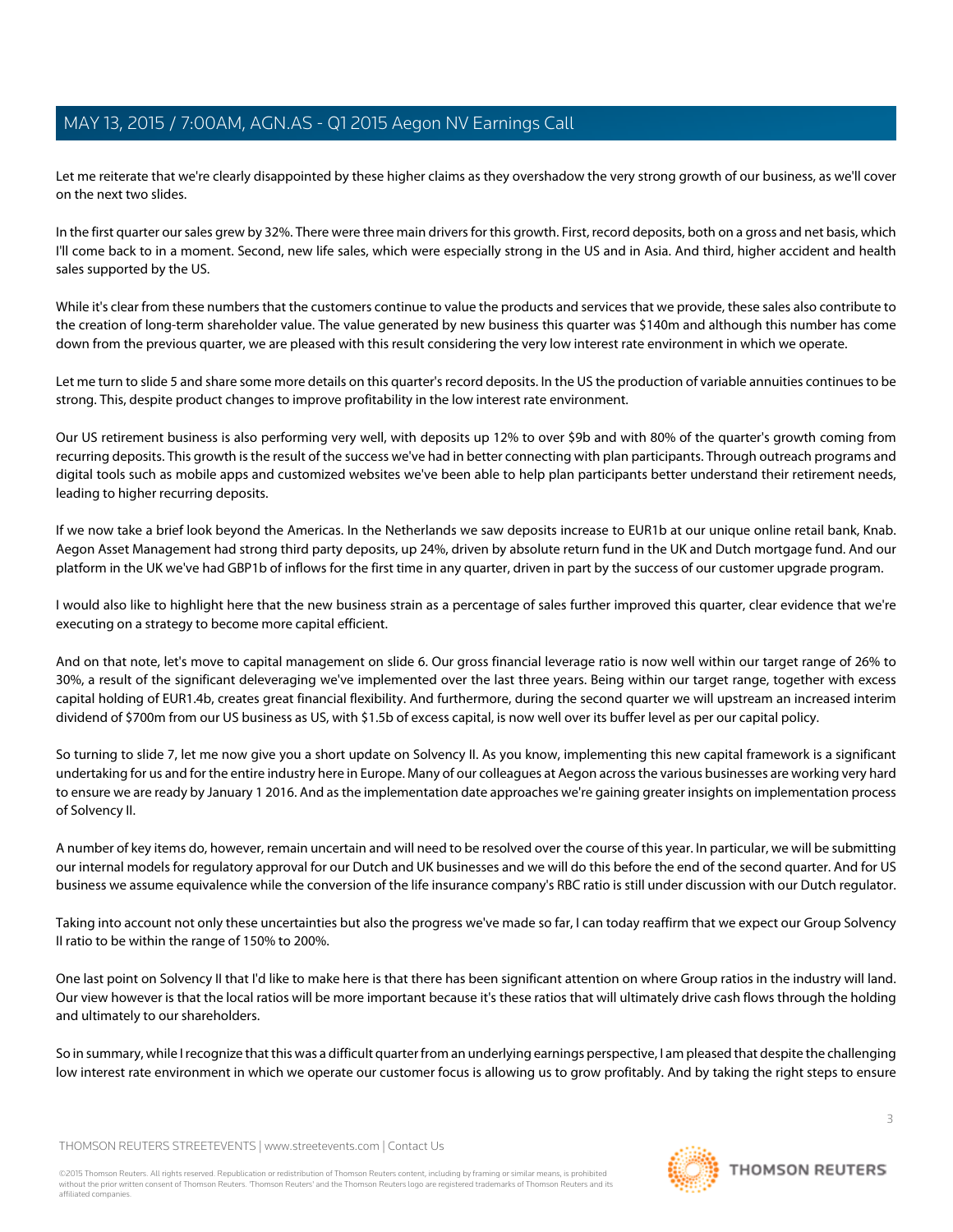that the Company is well capitalized we are confident that we can operate effectively on Solvency II and continue to help ever more customers secure their financial futures.

Darryl and I are now happy to take your questions.

# **QUESTIONS AND ANSWERS**

# **Operator**

<span id="page-3-1"></span>(Operator Instructions). David Andrich, Morgan Stanley.

# **David Andrich** - Morgan Stanley - Analyst

Hi. Good morning. Thank you for taking my questions. Three questions on my side. First of all, I was just wondering in terms of the increase in operating free cash flow in the quarter, I was just wondering if you could give a bit more detail on the one-off impacts coming through.

Second of all, on slide 22 I couldn't help but notice that you drop the indication lines for target level and buffer levels of capital in the Netherlands and the UK, and I was just wondering if there was anything that we could -- anything that we should read from that?

<span id="page-3-0"></span>And then finally, I was just wondering if you could give any indication or affirmation whether the UK and the Netherlands are also within the 150% to 200% Solvency II range? Thank you.

# **Darryl Button** - Aegon NV - CFO

Hi David. Tt's Darryl. Let me hit those questions. The first one on operating free cash flow, yes, the one-time items was really tax-related as it related to the US. And actually we did some recapture of some of our captives that we had in Bermuda and in doing that we were able to actually utilize net operating losses that existed down there from our variable annuity hedging program. So we were able to crystallize that and turn that into capital benefits in the US, and that was the bulk of the one-time items.

You're correct in noting that we did drop the target buffer lines of the Netherlands and the UK this quarter and we did that because we really are transitioning over to Solvency II. So what we're finding is on the local ratios that we're really -- the IGD 1 ratios and the Pillar 1 ratios are really drifting into the background as not our most relevant conversation that we're having with the regulator.

So we know that that's a bit of a hole and we have to follow up, and we will follow up in January with a new capital policy that's all linked to Solvency II. But that basically represents where we are with the gap -- the information gap we have with Solvency II out there right now.

And the third question, I need a little help remembering what that was. Sorry.

# **David Andrich** - Morgan Stanley - Analyst

Just wondering if you could give any indication of whether the Netherlands and the UK are within the 150% to 200% Solvency II range that you've cited for the Group number?



 $\Delta$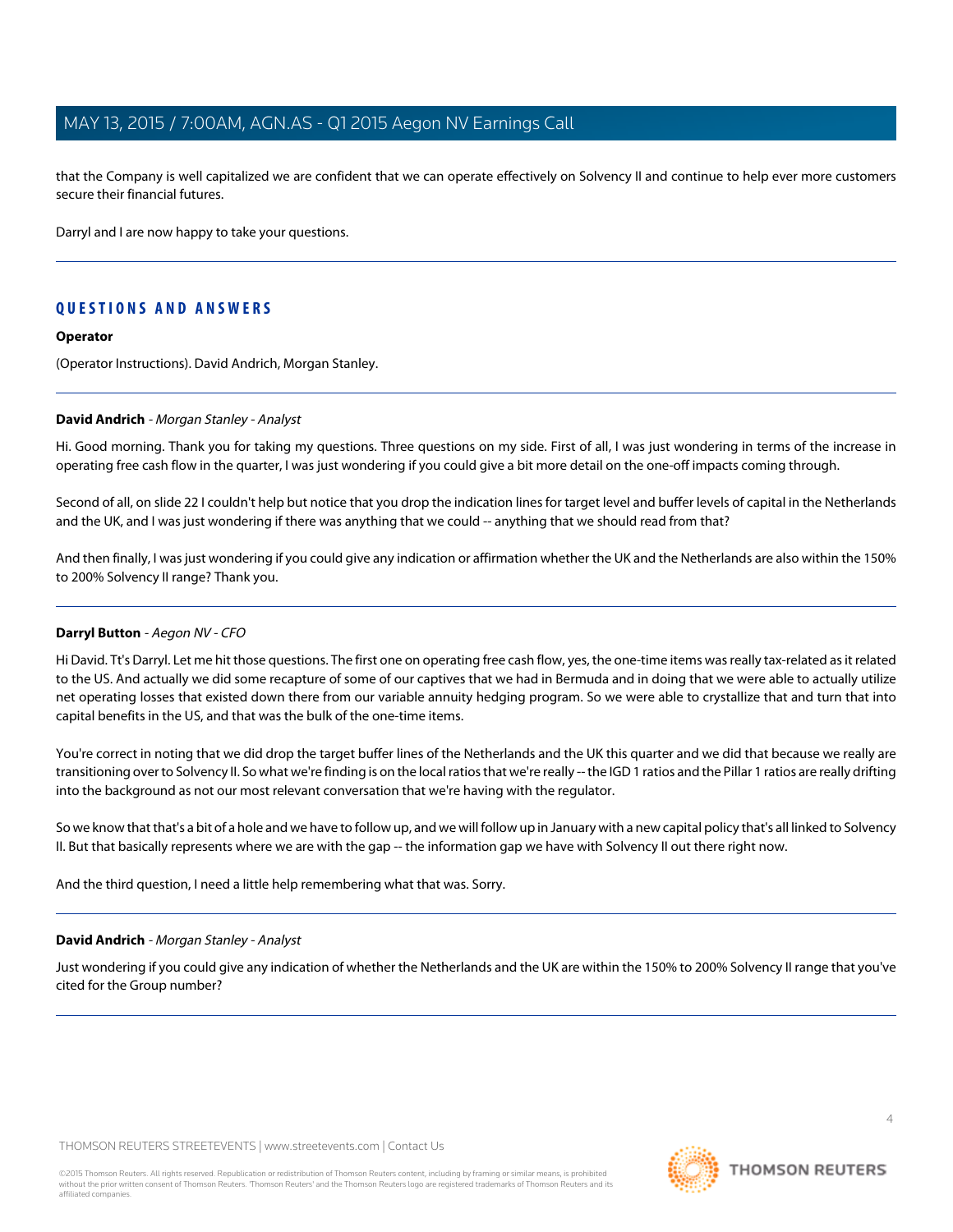# **Darryl Button** - Aegon NV - CFO

Yes so we're not actually giving any guidance on the country units on this guarter. I actually hope that on Q2 that actually that would be -- so in August might be the right time to start to give you some guidance on where we are on the country units.

A lot of that has to do with there's still so many open items on the internal model approval process. Alex mentioned in his opening remarks we're going to be filing that in June and we should have a much better indication at the end of June at least where we sit. We'll have some open regulatory approvals still in August but I think we'll be in a much better position to tell you where the country units are coming in.

# **David Andrich** - Morgan Stanley - Analyst

Okay. Thank you very much.

# **Operator**

<span id="page-4-0"></span>Farooq Hanif, Citigroup.

# **Farooq Hanif** - Citigroup - Analyst

Hi there. Thanks for taking my questions. Firstly, on the 150% to 200% range, you've reiterated it. Obviously stuff has changed. Maybe I can ask it this way. In that 150% at the bottom end of the range are you allowing for adverse development on all of those uncertainties that you've listed on your slide? That's question one.

Secondly, long term care has obviously gone up as an issue in the US. You obviously have peers who have also had poor experience. What comfort can you give us that we're not going to see this repeat going forward, particularly given lower reinsurance but also just given lower yields?

And the last thing is there's kind of been a change in message it appears to me on the Group ratio. So last time I think we spoke you were worried about the Group ratio being a driver of dividend policy but now you're saying well actually it's the local regulators and how they interpret Solvency II driving internal dividends but at the hold co what we've got is what we've got. Can you just explain why you've changed that message? Thank you.

# **Darryl Button** - Aegon NV - CFO

Yes Farooq. It's Darryl. Actually let me deal with the last question first. I don't think that that's a change in message at all actually. I think I've been fairly clear in delivering the message I think from the beginning, which is the most important part of Solvency II will be the local ratios because that will drive cash across the organization.

It's true that there is Group supervision underneath Solvency II and that we will have a Group ratio, and we'll have to have our dialogues with the Dutch Central Bank on exactly what that means from managing a Group capital position. But by far the most important part of cash movement across the organization will be driven by the solo ratios.

# **Farooq Hanif** - Citigroup - Analyst

Can I just come back on that quickly? So obviously the solo ratios drive cash movements in the Group but you seem to be suggesting that in terms of your overall dividend policy -- is that what you're saying? Your overall dividend policy is not really going to be determined by that? Is that correct or not?

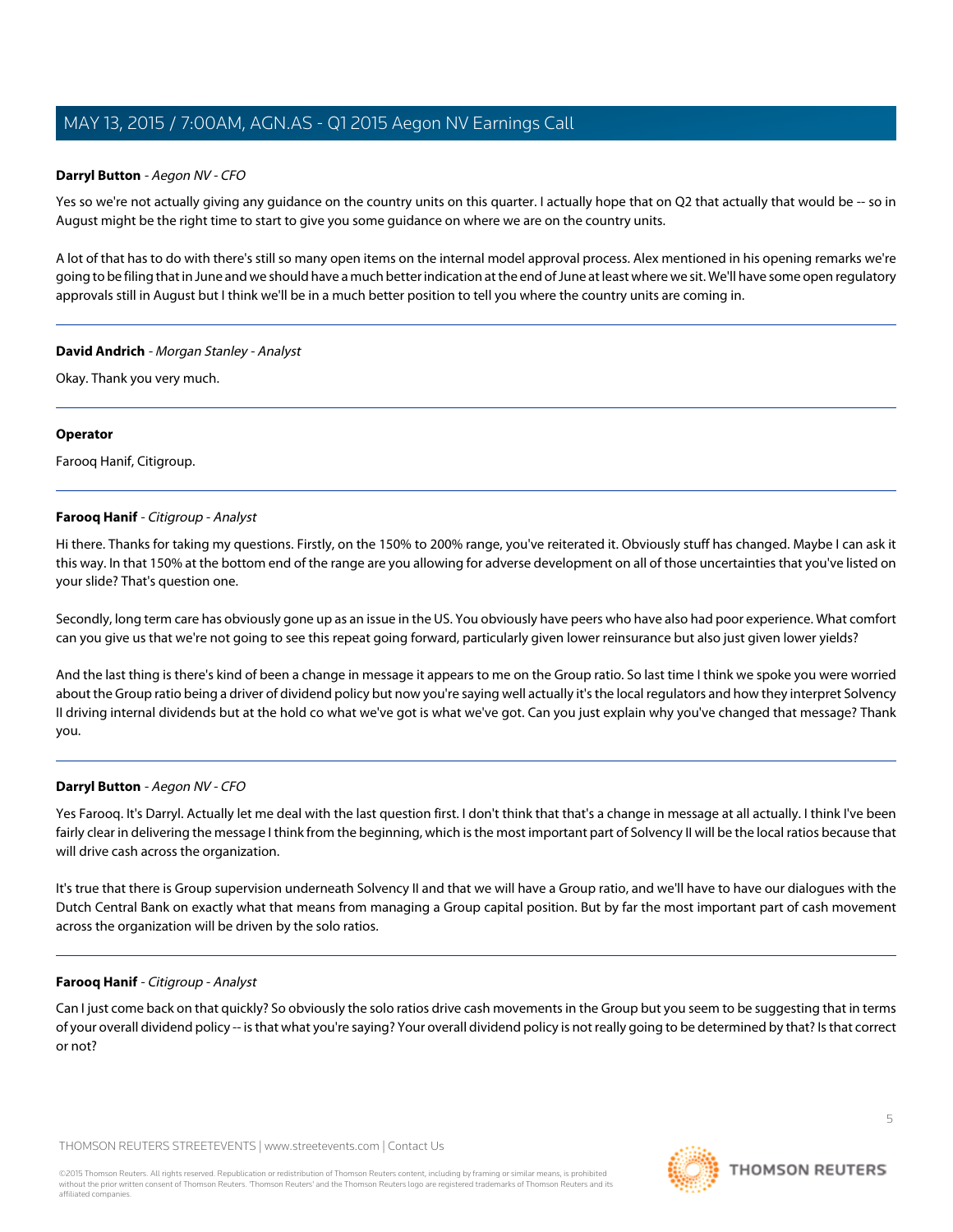# **Darryl Button** - Aegon NV - CFO

Well, I think we have to get into that conversation. We will have some Group targets as part of our overall capital policy; I think that's fair to say. We have a Group ratio today. We have it under our Group IGD 1 ratio, which is we use in dialogue with the Dutch Central Bank on capitalization across the Group. It's more of an indicator on where aggregate capital sits across the Group. If the Group ratio, I think it's fair to say if the Group ratio is troubled or under pressure it's going to be because there's an underlying solo issue somewhere. So I still think it comes down to the solos.

The Group ratio is impacted by things like the debt in the holding and things like that and there will be opportunity over time to further reduce senior debt and replace that with Tier 2 over time and that will impact the capital ratio as well. So those are the kinds of things that we have to take into account when we think about a Group ratio dialogue.

You asked about, in your first question you asked about our range, does the range cover negative outcomes across the different threads. Yes, that's the purpose of the range. So we try to put out there what we think is a realistic range given the uncertainties that still remain and we still think that that's an appropriate range. But we do think we can start tightening that in when we get into the second half of the year and obviously by the time we get into Q3, Q4 we'll know exactly where we're coming out.

We'll look to try to maybe tighten that down maybe even already in August, as I mentioned before, depending on how our final outcomes in the next month or two go. But it does cover some uncertainties, both within Europe and largely related to the internal model process if you will, and also in the US as we continue our dialogue. We have a working assumption of the 200% conversion rate on the RBC but that's very much a working assumption and we're in the middle of the dialogue with the Dutch Central Bank on that right now.

The second question, your middle question I think was on long term care. Yes, all I can say there is we saw some -- it was a bit of an unlucky quarter for us quite frankly. We had a lot of the claims story out of the US all went in the wrong direction and long term care happened to be one of those. We had some accident and health underperformance in the quarter. About half of that was long term care and the other half was our supplemental health business in the US, both experiencing negative results.

I don't have anything to suggest that it isn't just a fluctuation at this point. I think on the medical supplement products it's more of a seasonal impact and I think the long term care is more of a fluctuation.

# **Farooq Hanif** - Citigroup - Analyst

Okay. Thank you very much. Thank you.

# <span id="page-5-0"></span>**Operator**

Farquhar Murray, Autonomous.

# **Farquhar Murray** - Autonomous Research - Analyst

Morning gentlemen. Just two questions if I may, both around capital. Firstly, when Aegon originally introduced the buffer and target thresholds for the S&P level, the intention was to upstream anything above the buffer level. Yet if we look at the upstream of \$700m in the second quarter, that would still leave you running somewhat above the buffer level, and I'm just wondering what's the rationale for that.

And then secondly on Solvency II, where are we with regards to discussions around the RBC conversion ratio? I think the Solvency II projection for [1116] of 150% to 200% assumes a 200% conversion factor but there always seemed to be a possibility that it could be somewhat higher than that. I'm just wondering where the debate is possibly heading on that? Thanks.

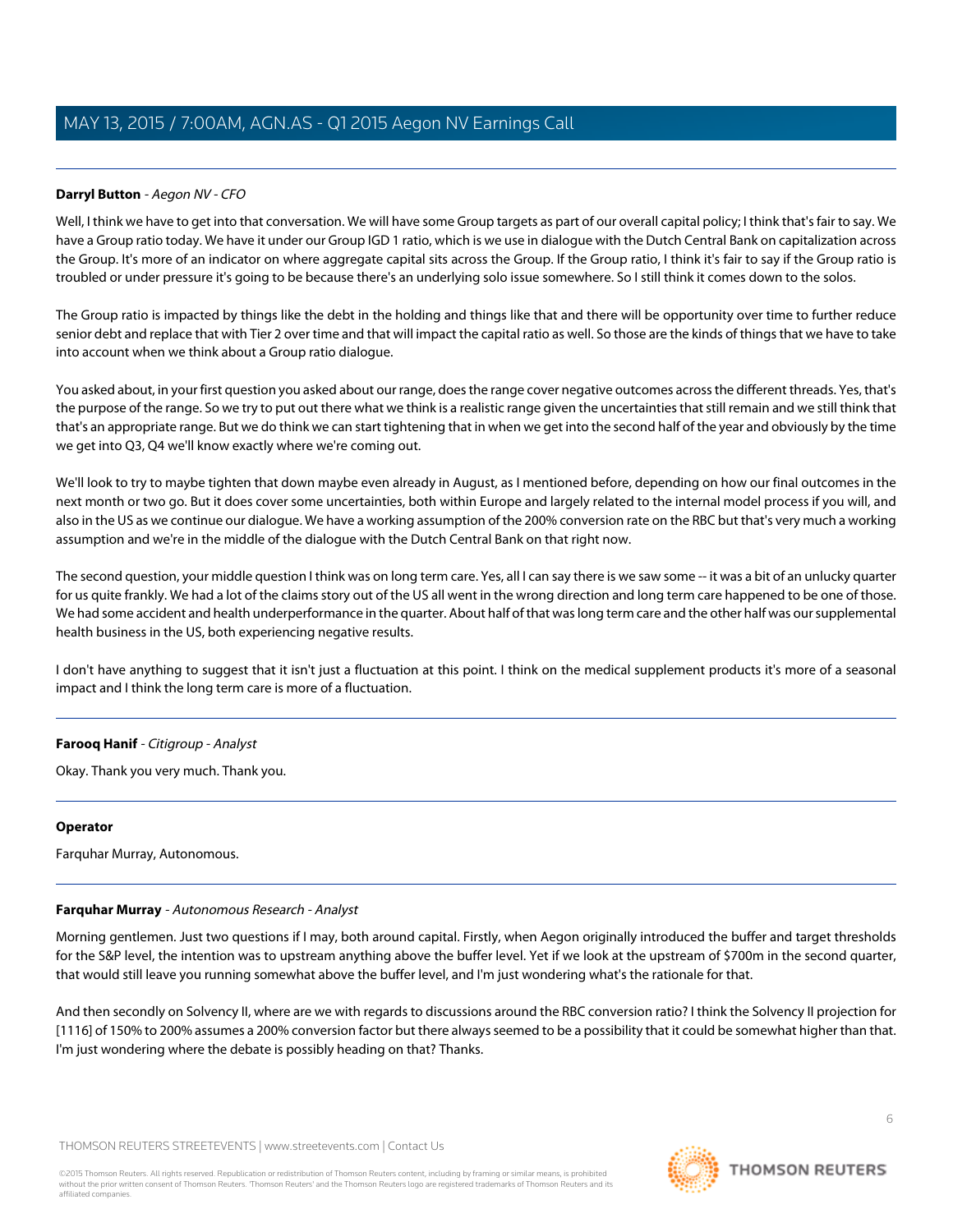# **Darryl Button** - Aegon NV - CFO

Yes, Farquhar. It's Darryl. I'll take those. Yes, I think on the S&P, you're absolutely right, we have been running on the high end of the capital range in the US and we've been capital generative in the US and in fact we are going to be upstreaming increasing the normal half-year dividend because of that fact. So I think we are living to the policy if you will.

A think a broader question is but why are we operating towards the higher end. I think in this interest rate environment we feel fairly comfortable actually running towards the higher end of our stated range. I think where interest rates and volatilities are in the market it would not be the right time to bring capital ratios in the US to the bottom end of the range. So I think you can continue to look for us to run towards the upper end of our stated ranges but managing within our capital policy.

On the RBC conversion, really all I can say is we're in the middle of the dialogue. We have used 200%. It's what we used in our Solvency I framework so it was the natural placeholder. We think that's actually a good number but quite frankly we're in the middle of the dialogue with the Dutch Central Bank on that. There is some discussion, I know the Dutch Central Bank's having some discussion with IOPA in that there does appear to be some inconsistencies on what some of the other companies are using. So we're just going to have to sit back and wait for that dialogue to play through to see if there's an attempt to try and bring some consistency to play.

I actually hope by August that we'll actually have that discussion finalized and I'll be able to tell you where we land. We've allowed for some slippage in that ratio in the range that we've given but -- so the base number is 200. We've allowed for some slippage but quite frankly I can't say anymore than that at this point.

# **Farquhar Murray** - Autonomous Research - Analyst

Okay. Thanks very much.

# <span id="page-6-0"></span>**Operator**

Ashik Musaddi, JPMorgan.

# **Ashik Musaddi** - JPMorgan - Analyst

Hi, thank you and good morning everyone. Just a few questions. First of all on leverage, it looks like you're indicating you can re-lever the balance sheet a bit. Can you give us some indication as to how much will that mean? So, for example, 1 percentage point you mentioned is \$400m cash at the holding company; what would that mean from Solvency II number perspective? And is 30% a max number that you would look to go to? And what will be the main driver of that basically? Is it covering for solvency or doing M&A etc? That's the first one.

Secondly, you're talking about fungibility on the Solvency II so I guess this is in -- you mentioned it earlier as well, Darryl, but just some more color. Is fungibility totally dependent on local ratios or there is more to that? So for example when we need to think about fungibility from US, is it purely dependent on RBC and your buffer level target or is there anything else determining that as well?

And thirdly is what is the right number for the holding company cash flow? Because you are currently running at \$1.4b, you're getting a good decent cash from US in second quarter and hopefully, if you can do it, in line numbers for next three quarters in US, you'll be getting a chunky dividend again from US. So that means by the end of the year we will end up at around \$2.7b, \$2.8b of cash at the holding company. So what are we missing on that? What sort of level are you planning to run that? Thank you.

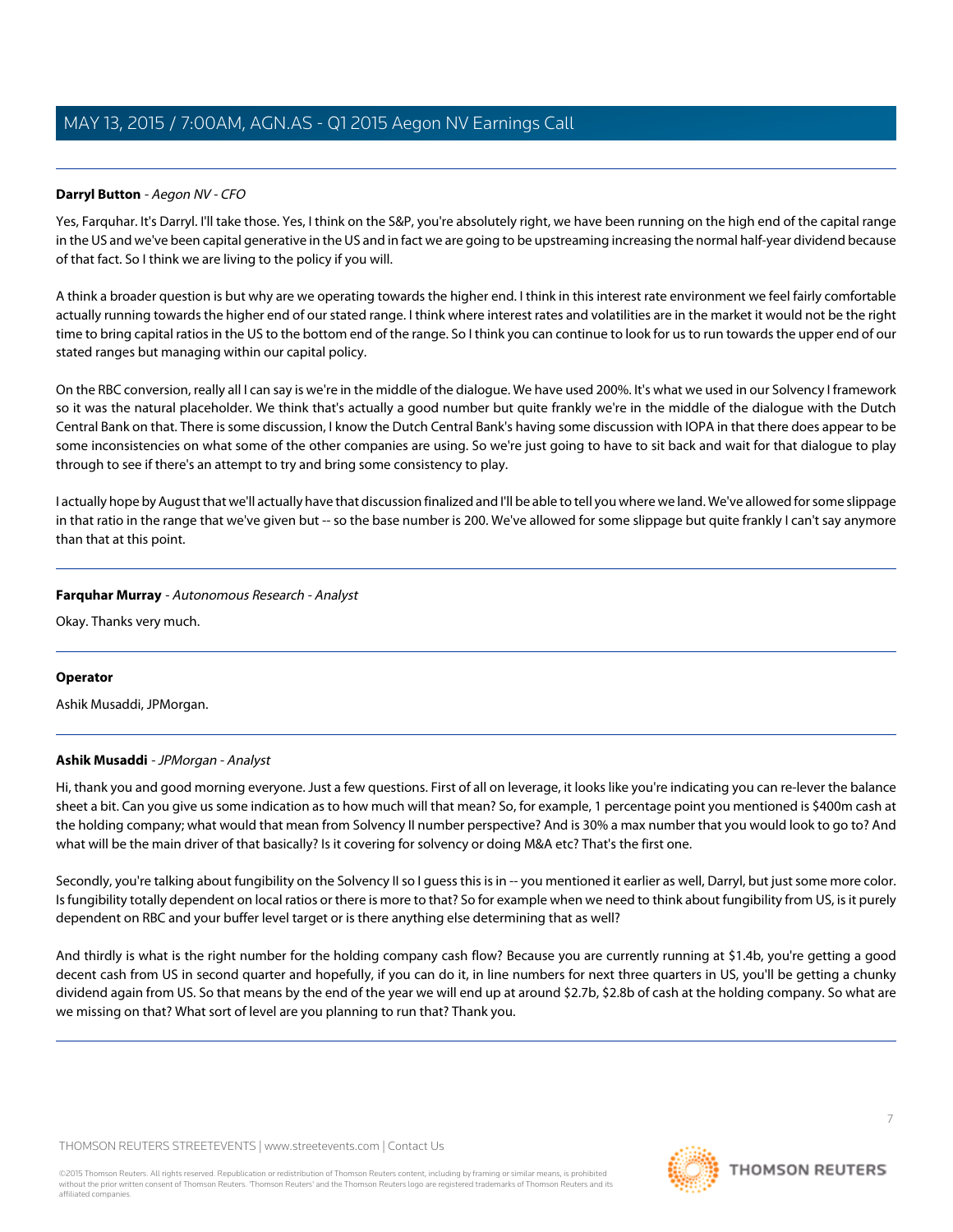# **Darryl Button** - Aegon NV - CFO

Okay, Ashik. A number of questions there. Let me try to take those in order.

Leverage ratio, yes we try to highlight that really when you look at our excess capital position in the holding you also have to bring in the fact that there's leverage capacity. And that was the purpose for putting the 1% \$400m sensitivity out. That's the same number really we think under Solvency II. And specifically to your question, 30%, I've said all along I'm comfortable anywhere in the 26% to 30% range. So I think as long as we're inside that range I look at it as flexibility to optimize and manage the cap structure. It's an attractive market out there right now in Tier 2 space so it's possible that we would actually entertain tapping at Tier 2.

And in terms of what exactly we would deploy that for, we would make final calls when we get into the fourth quarter when we know the final Solvency II outcome. But there's a number of things that we can do in terms of refinancing some of the perpetuals that we have. We have our ambition for the \$400m share buyback that we talked about before. So we have a number of things that we'd like to do with the cap structure so tapping the Tier 2 market in these attractive terms is probably something that's on our radar screen.

You mentioned fungibility in the US. Really we're just flagging it because we're still having the conversations on the equivalence issue in the US. It's really about RBC ratios and conversion but there is some language in Solvency II that requires us to look through to the fungibility of that capital whatever we include in the Group ratio and so we have to go through the work and have the dialogue with the regulator to get comfortable that whatever excess capital we do count in the Group ratio from the US is in fact -- we can demonstrate it's fungible over time. So that's just a constraint that's part of the dialogue and the reason we list it on the page for transparency.

The \$1.4b you were rolling forward excess capital for the US, I'm certainly not going to give a forecast of excess capital for the end of the year but the only thing I would adjust maybe in your thinking is on the US we're obviously looking to upsize the half-year dividend because of where we sit relative to the Group policy. But I don't think I would take that and normalize that as the new standard annual dividend from the US. I think you need to kind of get back to the operating free cash flows for the US which are running around \$300m a quarter. So I would just temper a little bit a notion of doubling the \$700m and calling that the dividend for the year.

# **Ashik Musaddi** - JPMorgan - Analyst

I get your point on this point but just a bit of clarification. So I think you mentioned you'll be trying to run at the top end of the range which is around \$700m and you just mentioned \$300m as a normal -- \$300m is around the normal cash flow so you get around \$900m in the next three quarters. So that means still then if you upstream that \$900m it's still a big number. I'm not saying you'll do that but still it looks like if you want to retain at around \$700m capital in US it's still -- there is a lot of flexibility in that?

# **Darryl Button** - Aegon NV - CFO

Yes, the only thing I would maybe add to my comments earlier on Farquhar's question is that, yes, in the low interest rate environment we want to be at the upper end. But the other comment I made I think last quarter and I'll repeat again is that as interest rates have fallen, we've had some abnormal capital benefits in the US, which is a little bit of a nuance in the capital ratios in the US. They're not fully economic-based. So some of our hedge programs, interest rate hedge programs have been kicking us some additional capital accretion. And as rates rise I expect that to reverse itself.

So since our managing expectation is for rates to rise in the US, we're looking more right on that in the last couple of days. But I do expect the capital to come down a little bit from that perspective as well. And I think you have to bake that into what you're looking at.

# **Ashik Musaddi** - JPMorgan - Analyst

Okay. That's very clear. Thank you.

THOMSON REUTERS STREETEVENTS | [www.streetevents.com](http://www.streetevents.com) | [Contact Us](http://www010.streetevents.com/contact.asp)

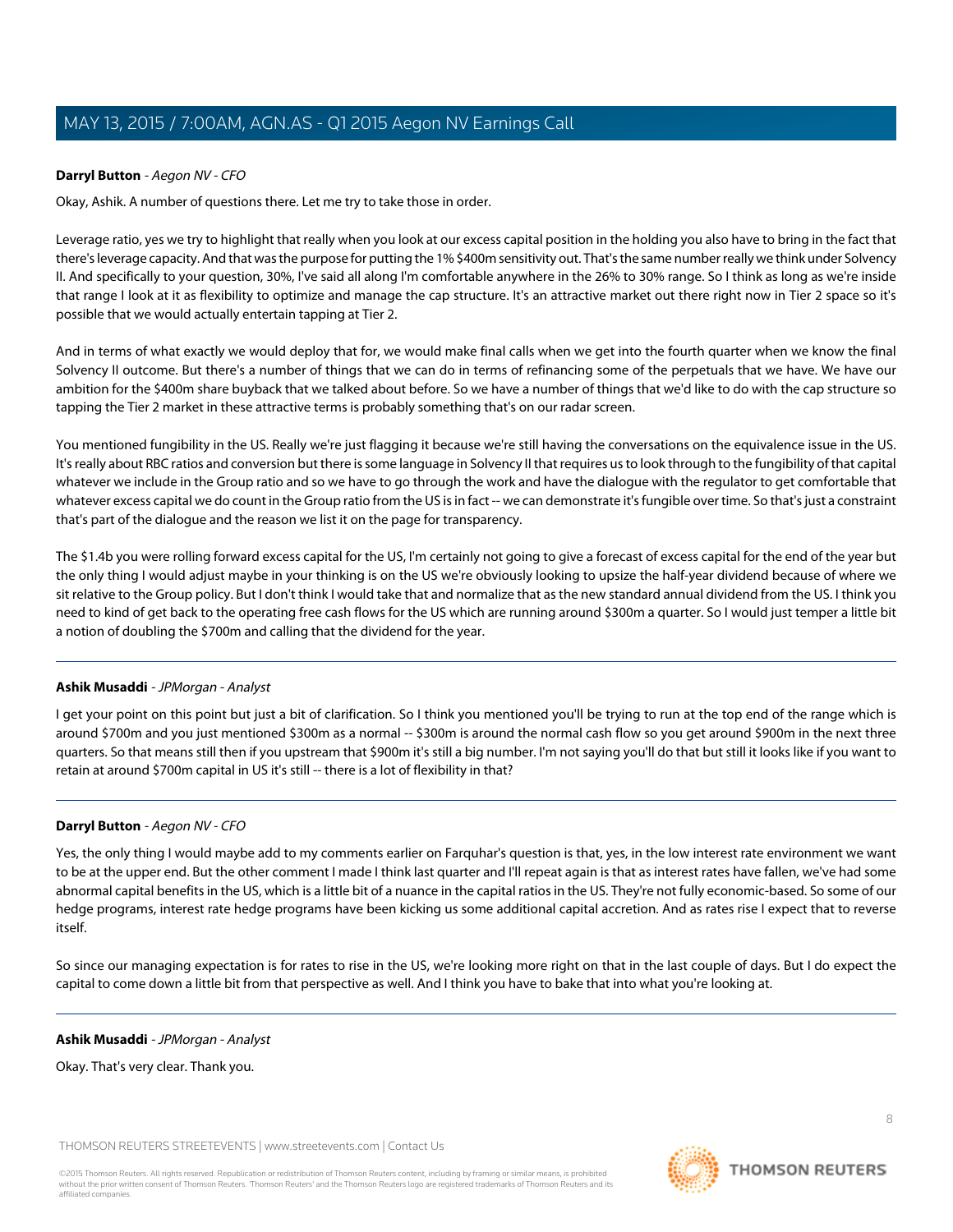# **Operator**

William Hawkins, KBW.

# <span id="page-8-0"></span>**William Hawkins** - KBW - Analyst

Hi. Thank you very much. Can we just talk a bit more about the US mortality losses and where you have confidence that we're seeing one-off bad luck and where you don't have that confidence. So maybe a bit more detail about the contracts that are affected, the type and the origin, specifically in the context of the fact that you just changed a lot of mortality assumptions six months ago.

And I suppose finally on that point, can you also talk a bit about what you're seeing gross versus net in your experience because again you flagged your changes in reinsurance experience. And if your gross experience isn't changing and this is just a change in net, then to me that would be very clearly a trend rather than one-off. So more color on that would be helpful.

And then secondly, in the UK, it looks like you have seen, as expected, a good spike in conversion onto your platform in the first quarter after the FCA approval. Can you just comment generally? Does that mean that we're now seeing conversion rates that are more in line with your expectations? And given that we're looking at about GBP900m for the first quarter, how could that look in the next few quarters because I think you have indicated that that could be lumpy this year. Thank you.

# **Darryl Button** - Aegon NV - CFO

Yes. Let me take the first one on mortality. Actually let me deal with the second part of your question first because I think it is an important part of the story. We have recaptured some reinsurance treaties over the last couple of years. What that means is that we have less reinsurance coverage than we have had in the past. We have been analyzing those books that we have recaptured. And the performance this quarter on those books was poor, but not any more poor than the rest of our book. So it was very spread across our book.

But with less reinsurance coverage, what it means is when we enter into a negative quarter, like we just had in Q1, we have less dampening effect. And we saw EUR30m less reinsurance recoveries than we did in the same quarter prior year, so last year. So already EUR30m of our EUR63m adverse results in fact are the result of having less reinsurance in place.

From a gross perspective, what are we seeing in terms of trends? It is, as I said, it's fairly spread across the book. It's a combination of both frequency and severity. We certainly had an uptick in larger claims and that definitely played a factor. We're seeing our universal life book impacted more than our term book. That does mean that it is a little more concentrated in the older ages.

And as I mentioned before, we're used to seeing a Q1 adverse impact due to seasonality. And we would normally put that at EUR25m to EUR30m. So at EUR60m we were definitely larger than what we expected. But I would say closer to a 2 standard deviation event for us. But I absolutely expect that to come back in the next couple of quarters so we'll have to -- we'll basically be monitoring it very closely to make sure that there isn't a trend developing there that we weren't otherwise aware of.

# **William Hawkins** - KBW - Analyst

So, Darryl, have you already launched a review of assumptions in the context of these figures?

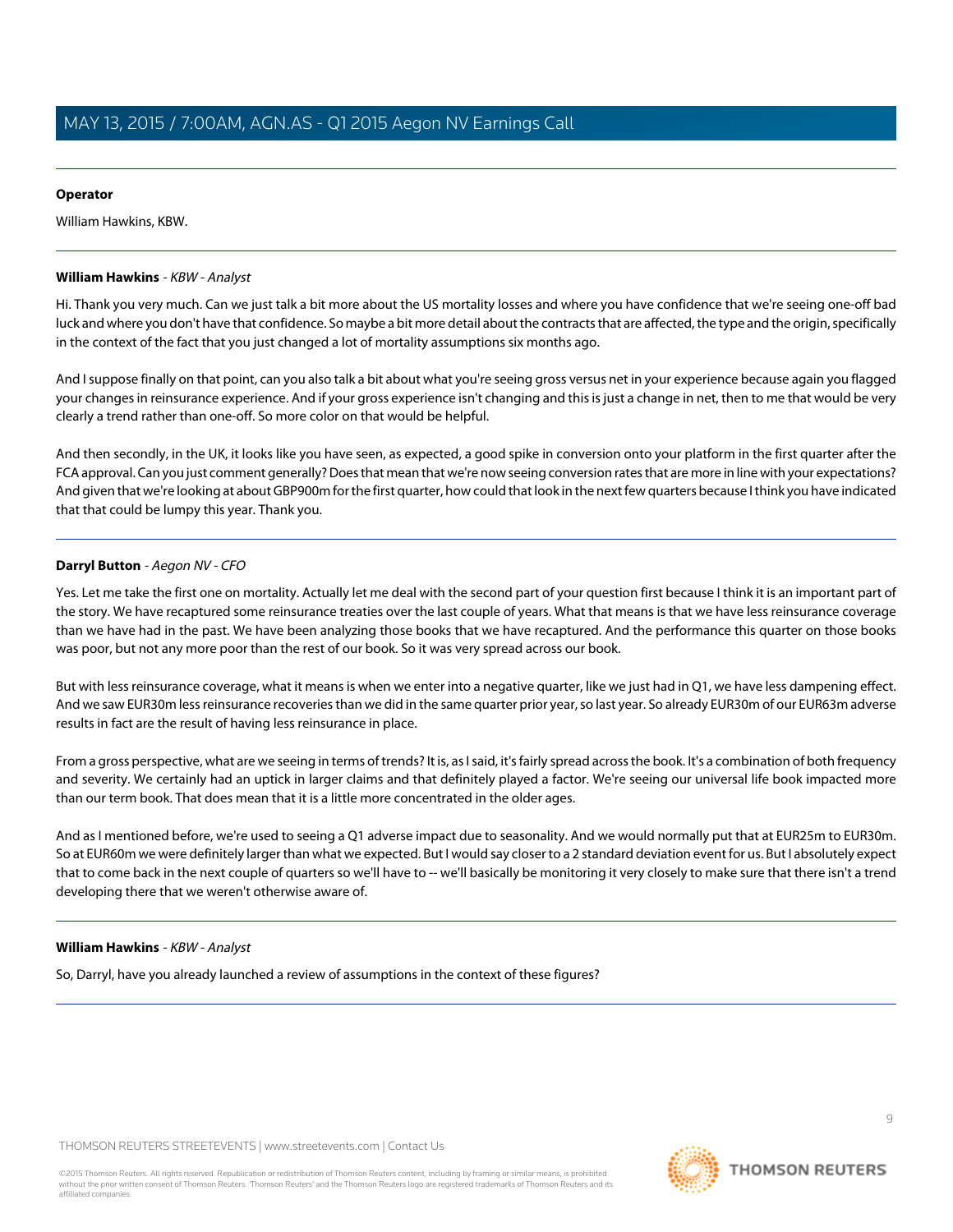# **Darryl Button** - Aegon NV - CFO

No. I think in any one quarter -- one quarter of fluctuation is not enough to move an assumption. And it takes -- it's a statistical business at the end of the day. It's a lot-of-large-numbers business. So it takes several quarters of data. And, as I mentioned, doing the analysis to look at whether these are random fluctuations or whether there's a need to change the mean.

As I mentioned, we would put this quarter at closer to a 2 standard deviation event. That can happen from time to time. And it's not unusual when you consider the Q1 seasonality that we normally see. So when you factor in the seasonality, it would come back away from a 2 standard deviation event, more probable. So I think it's a case where we just need to continue to watch a couple more quarters of experience and make sure that a lot of this is seasonality. And we'll be watching closely to see to make sure there isn't a trend.

#### **Alex Wynaendts** - Aegon NV - Chairman and CEO

Let me take your question on the UK and the upgrade of the platform. Yes, the first quarter we upgraded around 25,000 customers. And the assets that were upgraded with the 25,000 amount around GBP500m, which is roughly half of the increase you see on the platform.

What's been very positive is that the opt-out rate has been very low. As you know, this is a process for which we needed approval and support of the FCA. That's taken somewhat longer. But the upgrade was successful, with a low opt-out rate. What we've also seen, and that's particularly relevant, is that these are customers that are also more and more consolidating assets from other places towards our platform.

So the objective is to upgrade those customers where we expect that we only hold a small portion of the assets. To give you an idea, we actually believe that we probably hold an average only 15% of their pension assets. We upgrade them on our platform with the intention to attract the assets which are with other providers.

So the first batch was 20,000 to 25,000 customers. And we expect to be able to upgrade another 70,000 customers in the second quarter with assets of around GBP1b assets. And again here we expect also to see more consolidation, which is going to drive further growth and is also offsetting the fact that the margins and the fees we're charging on the platform are lower than what they used to be charged on the older environment.

# **William Hawkins** - KBW - Analyst

Great. So for now that upgrade is on track with your expectations.

# **Alex Wynaendts** - Aegon NV - Chairman and CEO

It is certainly on track with our expectations, not only from a customer point of view in numbers and assets, but also very importantly from an operational point of view. We've been able to upgrade in a very efficient way with, as I said, very limited opt-out, very limited manual involvement. And that's exactly what we were trying to achieve with this platform.

#### **William Hawkins** - KBW - Analyst

Cool. Thank you.

# **Alex Wynaendts** - Aegon NV - Chairman and CEO

We still have a, but we still have a way to go, William.

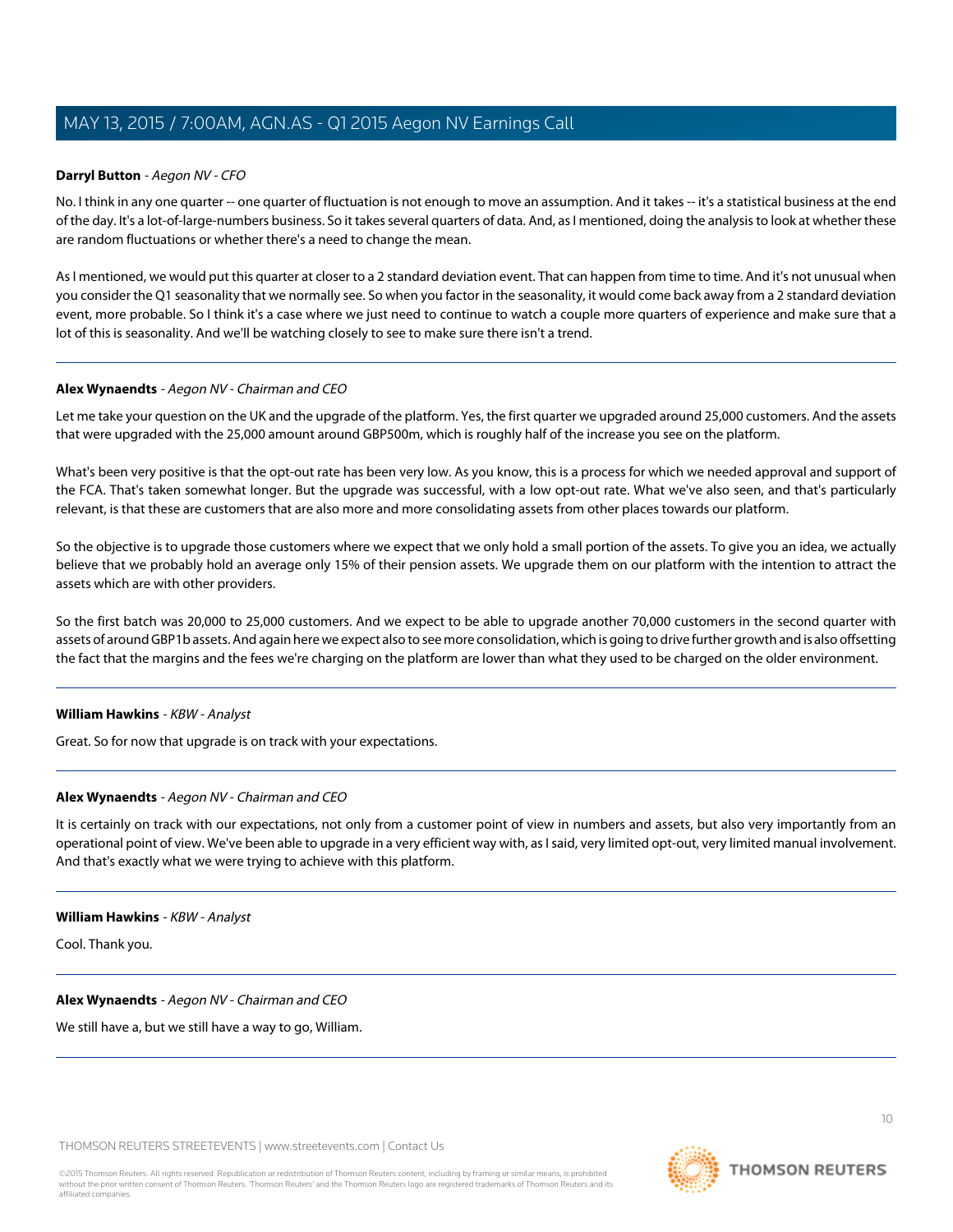# **Operator**

William Elderkin, Goldman Sachs.

# <span id="page-10-0"></span>**William Elderkin** - Goldman Sachs - Analyst

Thank you and good morning everyone. A couple of questions, please. Just back on the US and the one-time effects, my understanding of your answer to the previous question was really none of the adverse movements we've seen in the first quarter should be structurally recurring in terms of the kind of earnings model guidance you've provided. But could you just clarify that?

Secondly, back on the UK. I know you've had very positive inflows that you've just discussed. I'd say your press release has some quite cautious statements related to the UK as well. Can you give us a sense of what the lapse experience has been on the back book over the second quarter so far?

Secondly, has the UK business in terms of its cost structure really reached your target level or are there further cost improvements that we should expect to come through?

Then thirdly, in terms of the effect of the DWP pricing cap, I guess that comes through in on revenues in the second quarter. But I think you've also warned that commission payments are likely to continue through into 2016. And I was wondering, does the 25m to 25m annual earnings impact you've given in relation to DWP still hold for this year given that you've got the revenue hit but no offsetting commission effect? If you could just clarify that.

And then finally, completely separately, you seem to be making fairly positive noises on capital and capital generation. Is it still reasonable to expect a so-called capital return in relation to the preference share transaction, I think at the beginning of last year, in this calendar year? Thank you.

# **Darryl Button** - Aegon NV - CFO

Okay. Let's -- William, that was a lot of questions. I think we've jotted them all down here so we're going to try and take them in order. On the mortality run rate, really not much else I can add. I really think that the Q1 was an aberration and we saw a deeper seasonal effect than we normally see. But all I can repeat as before, it's something that we're going to watch very closely going forward to make sure that there isn't a change to the mean that we weren't otherwise anticipating. But it's not my expectation at this point.

On the UK lapse rate, on the actual specific lapse rate for the quarter, I'm going to have to have Willem follow up with you. I actually don't have that available.

# **Willem van den Berg** - Aegon NV - Head of IR

We've seen actually an improvement on the corporate side while the lapse on the individual side has not been very much changed.

# **Darryl Button** - Aegon NV - CFO

Yes. Directionally I can say it's probably a little slower than what we had been expecting and that there's a lot of activity but not a lot of movement. So there's a lot of people that are making phones calls in our call centers and our quotes are through the roof. But there isn't a lot of money in motion yet is my directional. But I'll have Willem give you some statistics on that.

UK cost structure, all I can say is on that one, costs have to come down as we progress into the new platform environment. It's a transition that we're moving from the old business into the new business and that's part of our strategic plans in terms of the forward direction of the business.

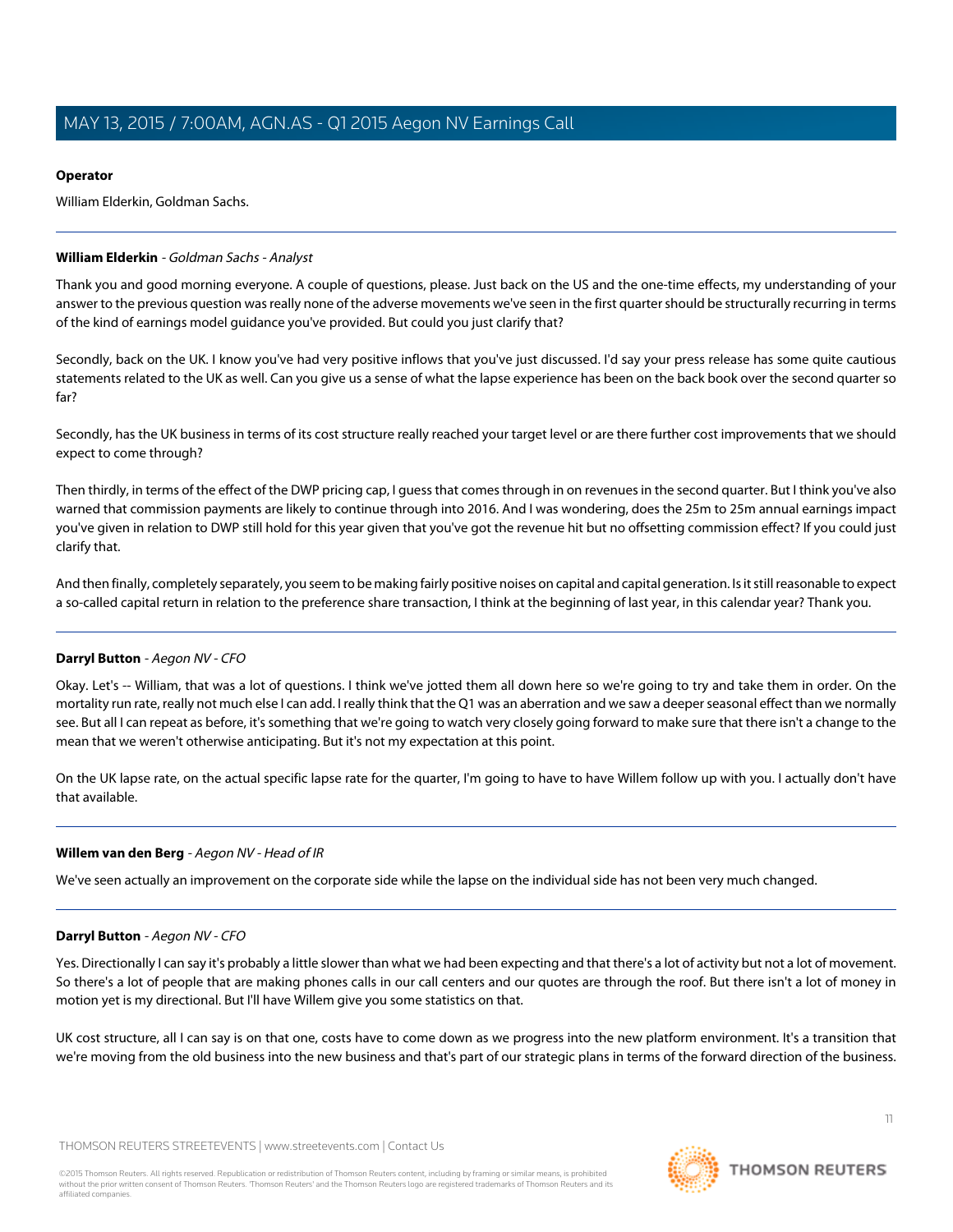And so that's something we continue to focus on and work towards, particularly as we upgrade customers and move over into a full platform environment. And that is a lower-cost-over-revenue environment, as you pointed out.

On the pricing caps, the only thing I would add there is because a lot of customers have decided to wait until 2016 in terms of reducing the commission, some of the effect is going to drag in. It's going to leak in over time effectively. So we'll start to see some small impacts on that now and we'll work our way up to that over the next four, five quarters or so.

Share buyback? Yes.

# **Alex Wynaendts** - Aegon NV - Chairman and CEO

Yes. As you said, Darryl, earlier, it is very clearly our intention to execute on the return on capital. And obviously we will do that once we get clarity around Solvency II. So let's be very clear.

# **Darryl Button** - Aegon NV - CFO

Yes. I think we've been consistent, that'll be a fourth-quarter decision for us once we have the final clarity we need on Solvency II.

# **William Elderkin** - Goldman Sachs - Analyst

Cool. Great. Thank you.

# <span id="page-11-0"></span>**Operator**

Nick Holmes, Societe Generale.

# **Nick Holmes** - Societe Generale - Analyst

Hi there. Thank you very much. I just wanted to follow up, sorry for pressing you a bit further, on the mortality issue. Is it -- can we infer from what you're saying that on balance you think that the likelihood of another big mortality reserve review which would trigger another big hit this year is really pretty remote? That's the first question.

Second question is looking at your ROE target of 10% to 12%, what would you say about that at this stage of the year? What should you -- what guidance would you give on that?

And then looking at, just last question, looking at variable annuities, you said that there were some product adjustments you've made in the last couple of quarters. Just wondered if you could take us through those and how they could affect sales this year. Thanks very much.

# **Darryl Button** - Aegon NV - CFO

Okay, Nick. Let's see. On Q3, yes, sorry if it sounds like I'm beating a dead horse, I, really at this point I look at Q3 as a seasonal aberration. I actually think that my expectation is the mortality results will come back, already starting next quarter. I can't promise that there won't be an impact on the Q3 assumption because that will very much depend on how the results play out in the next couple of quarters and our comfort zone, if you will, to make sure that there isn't a new trend line. So it's really based on the data that's going to continue to emerge on the books.

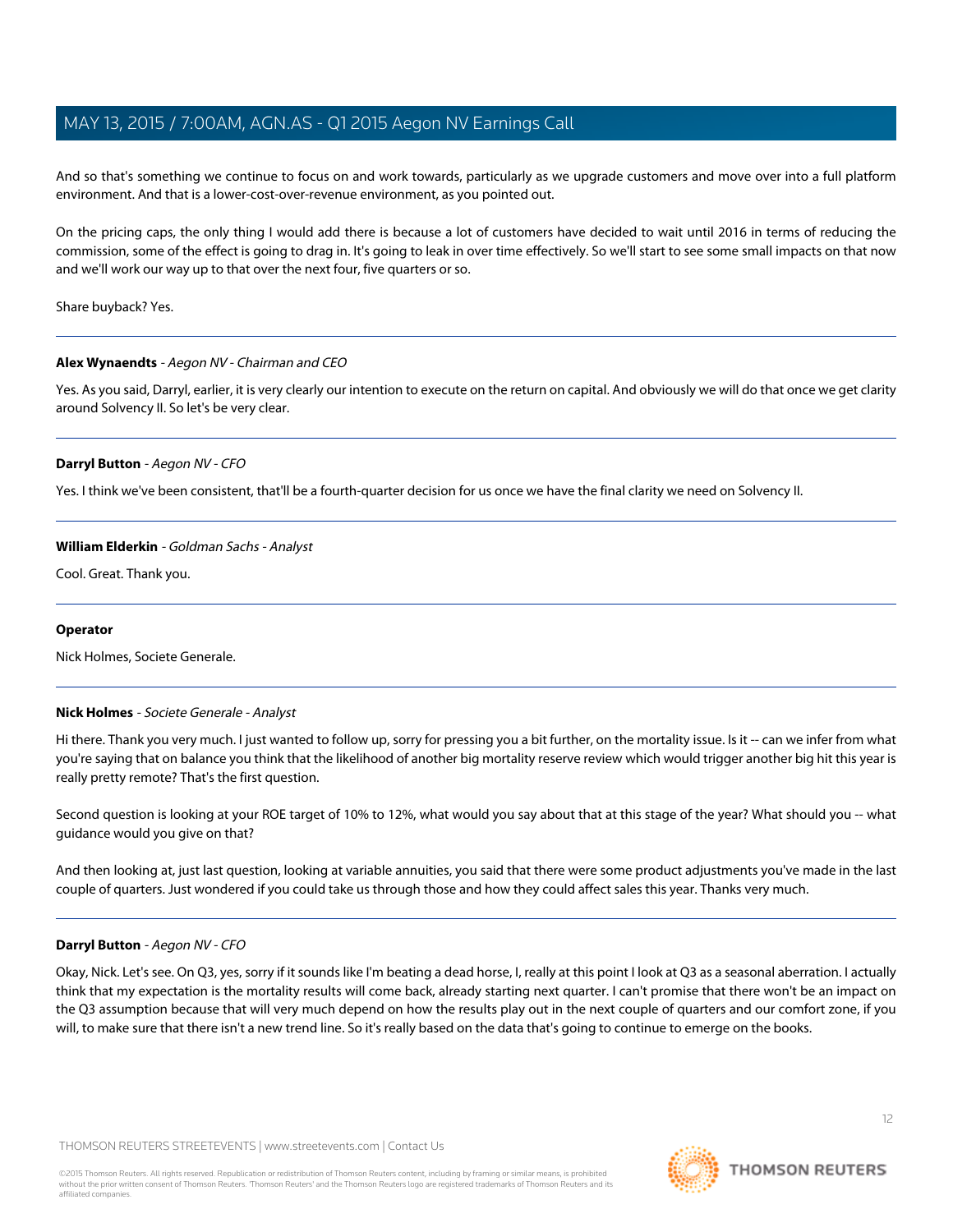But what I can do is repeat what I said before. Any one quarter's experience is not enough data to move a trend line. And I think that's probably the strongest statement that I can make on that.

And the terms of the 10% to 12% ROE guidance, well, we're not going to make that for this year. I think that we have been making good progress on moving towards that number. I think this first quarter now has set us back. I think if you remove the first quarter, we're continuing the trend and the trajectory, if you will, to get there. But we are going to come short of the 10% to 12% for this year. I think that's clear.

On the VA on product?

# **Alex Wynaendts** - Aegon NV - Chairman and CEO

Yes. On the product, what we have done is taken into account the fact that interest rates have come down and, as such, we've had to make some adjustments in product to reflect that and to maintain profitability. We see mostly that impact in the fourth quarter, while actually in the first quarter what you see is that we've had pretty strong sales in a market that has not been growing.

So effectively we are clearly maintaining our position in the market on variable annuities. And we want to make sure that we continue to sell our products profitably, and that's why we've adjusted our sales. But fortunately we see that more adjustments are being made in the market and as such we are able to maintain our position.

# **Nick Holmes** - Societe Generale - Analyst

Okay. Thank you for that. Can I just, sorry, come back very quickly on the ROE target, 10% to 12%? Would you, if you were to take out the one-offs, mortality, other things, would you be confident that the underlying ROE will be in the range of -- in the region of 10%? Is that what you're realistically hoping for?

# **Darryl Button** - Aegon NV - CFO

No, Nick, I think honestly, if we hadn't taken this one -- this mortality impact out of this quarter, we were still going to track a little short of that 10% to 12%. And a lot of that had to do with the persisting low interest rates that we've been experiencing. We're a little delayed on getting the Canada sale executed, which was going to help that number for this year. So there's a number of items that were just providing us some headwinds to getting to that 10% to 12% on a normalized basis.

So when you step back and look at the bigger picture, we were getting closer. But I think we were on trajectory to fall a little short. And then this, unfortunately this first quarter then sets us further back.

# **Nick Holmes** - Societe Generale - Analyst

Okay. Thank you very much.

# **Operator**

Gordon Aitken, RBC.

THOMSON REUTERS STREETEVENTS | [www.streetevents.com](http://www.streetevents.com) | [Contact Us](http://www010.streetevents.com/contact.asp)

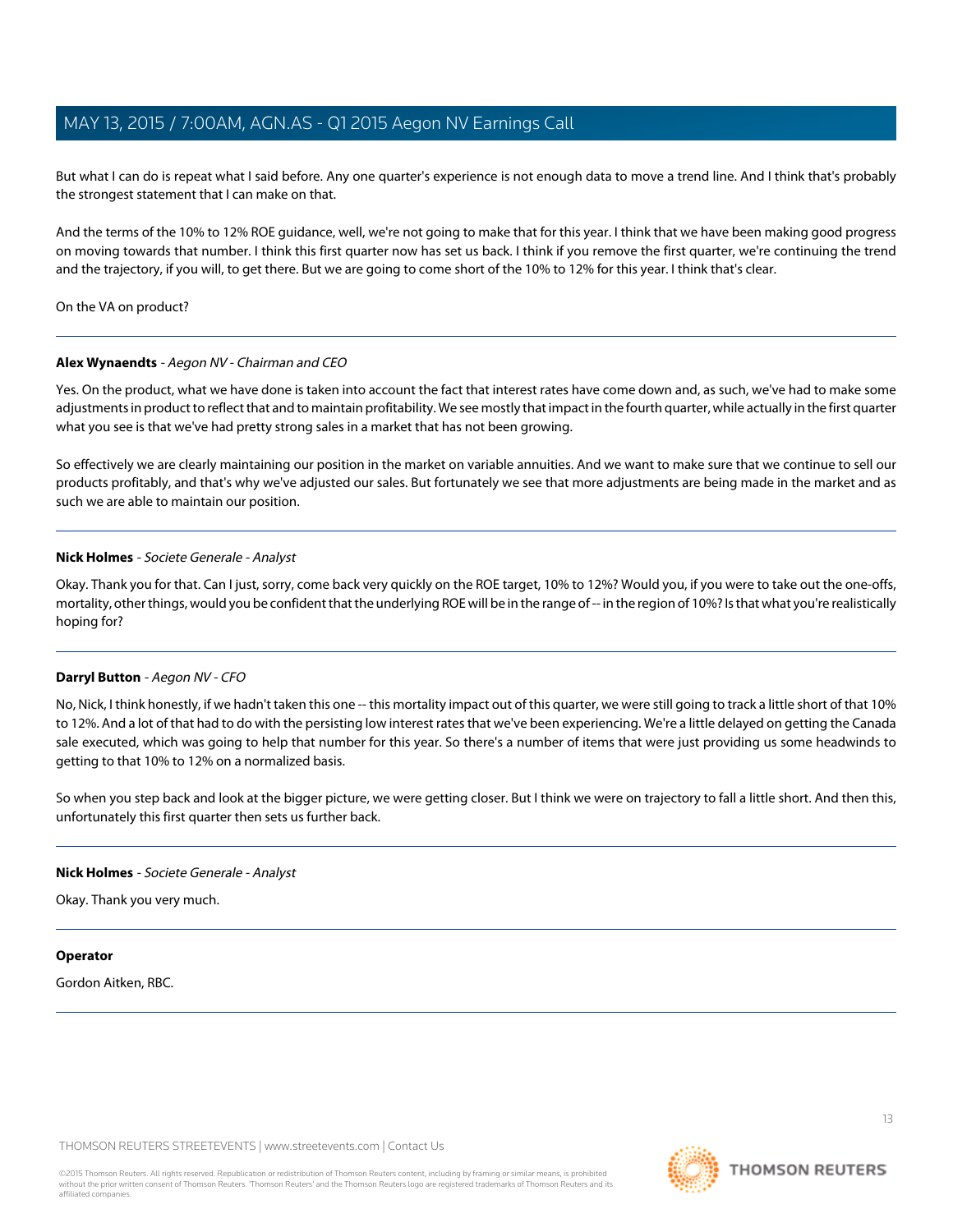# <span id="page-13-0"></span>**Gordon Aitken** - RBC - Analyst

Thanks. Morning. A couple of questions please. First on Solvency II transitionals. We had several UK companies said last week they would be using transitionals. So the question is will you be applying for a transitional deduction from your technical provisions? And, if so, in respect of which legal entities? And if you could just talk a bit, will it limit dividends from those legal entities?

And the second question is you've clearly upstreamed -- you've said you'll upstream the \$700m from the US business. When do you expect to next pay a dividend or upstream a dividend from the Dutch subsidiary and the UK subsidiary, please? Thanks.

# **Darryl Button** - Aegon NV - CFO

Yes. Hi Gordon. Let me see. On the Solvency II, no, we're not really -- the transitionals is not really a material part of our Solvency II story. We really, in the UK, we've been managing on a Pillar 2 economic basis for a while anyway. So transitioning over to Solvency II is somewhat similar to the Pillar 2 framework. And we've also been on a fair value framework here in the Netherlands as well. So we're not really using transitionals as it relates to the biggest one, being the yield curve transition. We're going right to a swap curve plus either matching adjustment or volatility adjuster.

Will it limit dividends? I guess that comes into your next question. On the US, we typically pay -- because of the size of magnitude of the US business and the relevance and importance in the Group, we tend to pay an interim dividend in the second quarter and then we'll chew up our final dividend in the fourth quarter. And that's been our historical practice and I see that continuing this year.

In the UK, we've not been paying a dividend for quite a while. And, as I've mentioned before, I expect it to be -- we really need to get into Solvency II and see at least one, if not two years of experience under Solvency II before we can upstream a dividend out of the UK. And so that's -- I would push that off till 2017 earliest.

And in the Netherlands, it's really just a situation where we're really basically waiting to assess the final Solvency II position. We did not pay a dividend last year because of the uncertainty around Solvency II. And I think, as I mentioned earlier in the call, I think August would be a good time for us to try to start to narrow in on where we think the country unit capital ranges or these ranges are coming in subject to regulatory approvals.

# **Gordon Aitken** - RBC - Analyst

So it could be this year from the Netherlands?

# **Darryl Button** - Aegon NV - CFO

Yes, it very much, well, it very much, again very much depends on the Solvency II, the final Solvency II outcome.

# **Gordon Aitken** - RBC - Analyst

Okay. Thank you.

# **Operator**

Steven Haywood, HSBC.

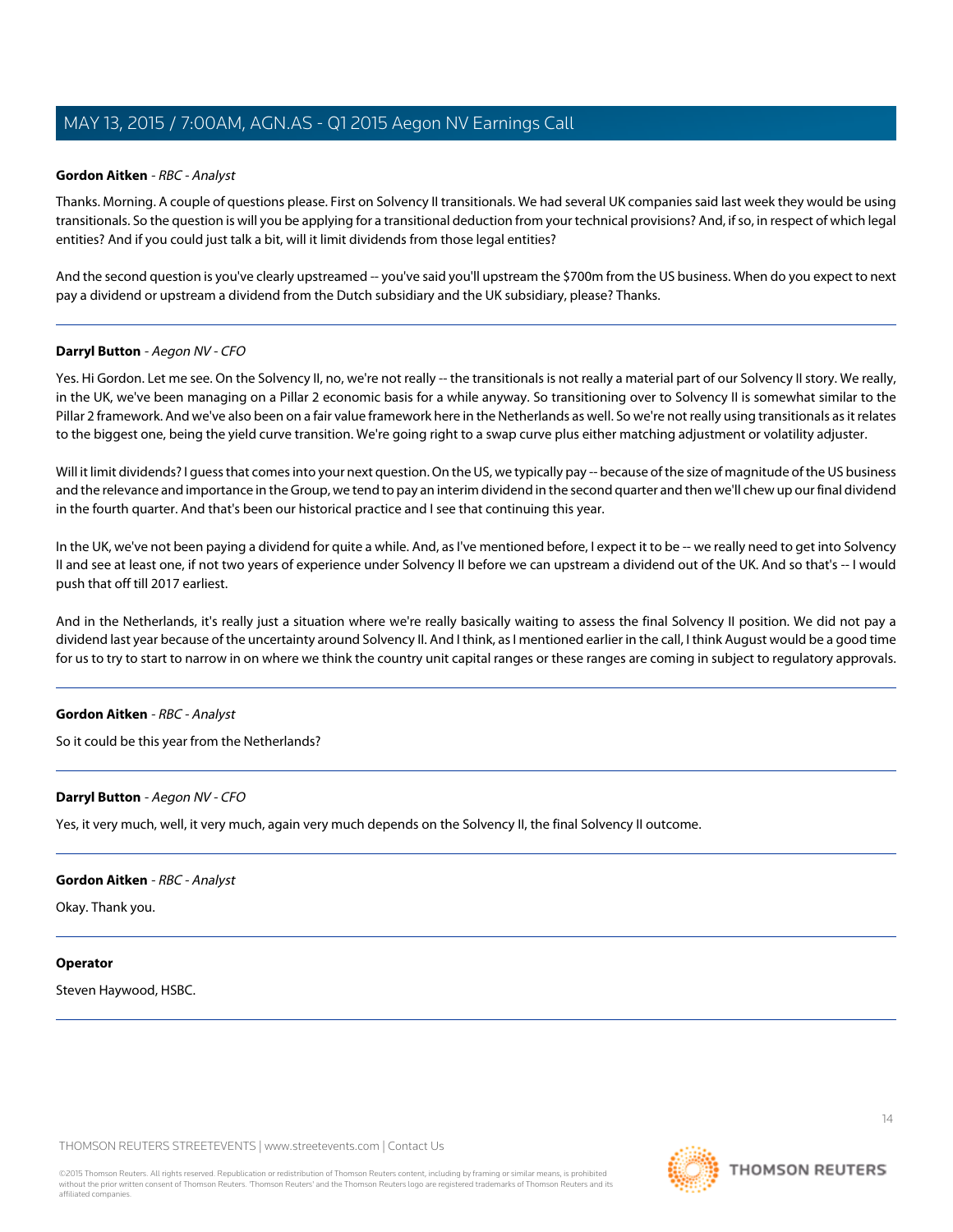# <span id="page-14-0"></span>**Steven Haywood** - HSBC - Analyst

Hi. Good morning. I see that the US value of new business dropped dramatically in the first quarter this year, obviously because of the low-yield impact. And you've done quite a lot of product changes here as well. So do you think that due to these product changes this impact will reverse throughout the rest of this year, or is there more product changes that will be required, or has the yield also changed again since the first quarter and therefore the product changes need to be implemented further?

And then also just a random question on your fair-value items. Now for once they were in line with what consensus was going for, but do you ever see the absolute size of these reducing any time in the future?

# **Darryl Button** - Aegon NV - CFO

On the -- hi Steven. On the first question I would say that in terms of product changes, yes, the US VNB came down substantially. It's really, I would say, there's two products I would call out. The variable annuities, which had actually, I would say, for the better part of the last 18 months had very wide margins, particularly going back early last year when interest rates were higher. And so we've seen those margins come down to the point where really we got down to more of our marginal cost of capital, which shrinks the VNB from excess margin down to about zero. And that's really where we got to in the first quarter.

Now we made a couple of product changes to try and put positive excess margin back into the product, and that will product some positive MC VNBs. And then just in the last few days, interest rates have come back up. And of course that will help as well. So I do think that the variable annuity margins will come back up. But the product is still very viable and growing.

And the other product I would say is that we actually had on our universal life secondary guarantee, which is a more interest-rate-sensitive product, actually drifted down into negative territory, negative MC VNB. So we were getting below our cost of capital. So there the impact was more profound so we actually had no choice but to pull the product, and we did that back in February. And that of course will improve the MC VNBs by removing the negatives that started to come in.

We're shifting our life production over into a less interest-rate-sensitive product in terms of IUL and some of the term business. So both of those are the product changes that will improve the VNB numbers going forward.

Fair -- your second question was on fair value. Yes, the fair value line will continue to be volatile. I think that by definition we have a number of accounting mismatch items that are down in there that don't necessarily always follow the economics of the business every quarter. So we try to call those out and speak to those.

In this particular quarter I would highlight that we have a good example, is that we have a hedge that we hedge some of our perpetuals which are issued on the Dutch government bond and we swapped them to Euribor. And because they're perpetuals they go directly to equity, but the derivative that does the hedging goes through that fair value income line. It creates some volatility quarter to quarter. But this quarter was, I would say, extraordinary because interest rate volatility spiked fourfold, in Europe fivefold. And so we took some P&L losses related to that. There was a bit of an offset in the Dutch guarantee business for the same issue on the other side.

So we still see lots of volatility that goes down through there. But it's something that we do monitor and we do look to see if there's a way to bring that volatility down over time.

# **Steven Haywood** - HSBC - Analyst

Okay. Thank you.